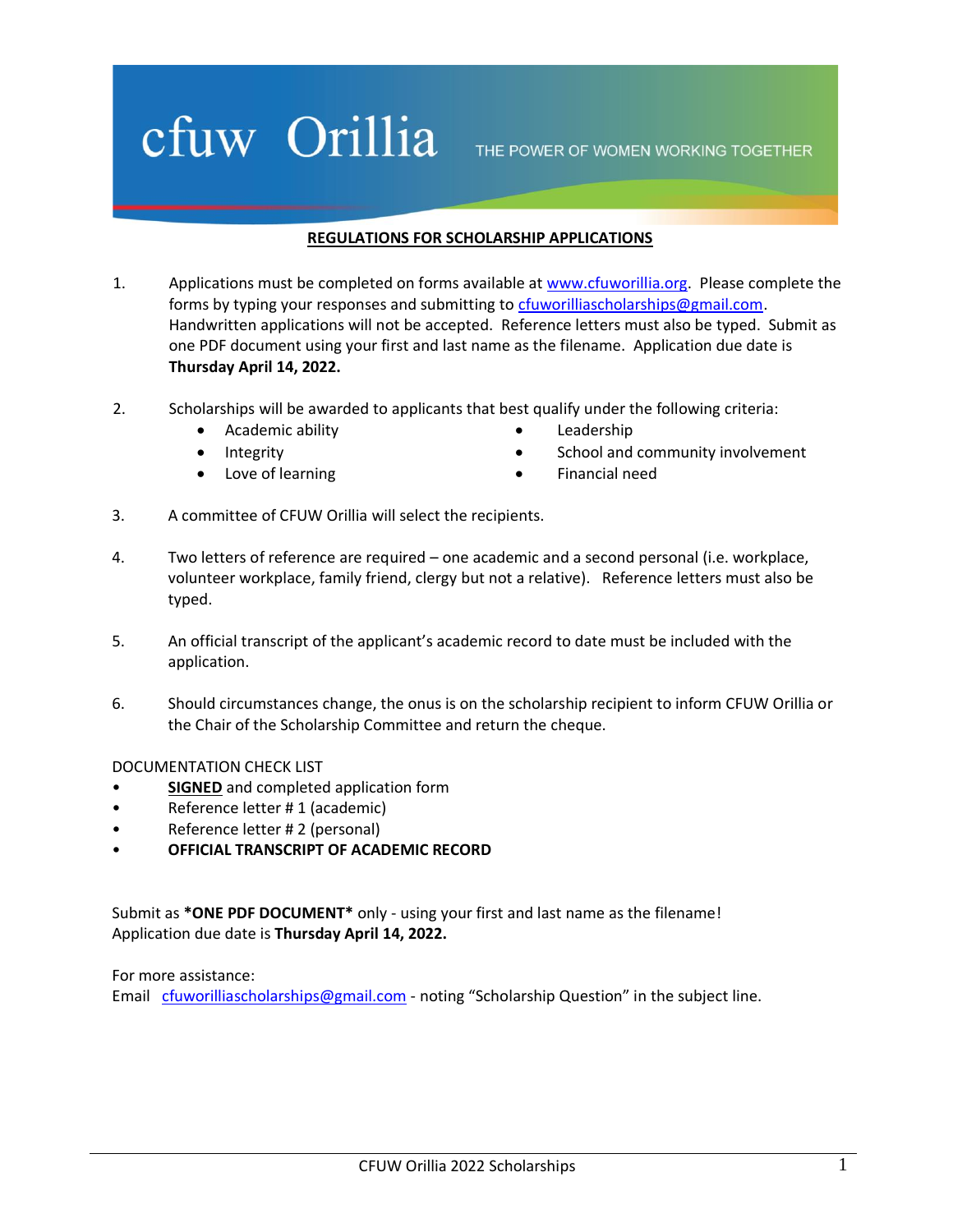**SCHOLARSHIP APPLICATION FORM 2022**

| Name:                                                                                           | Date of Birth:                                                                                                         |
|-------------------------------------------------------------------------------------------------|------------------------------------------------------------------------------------------------------------------------|
| <b>Street Address:</b>                                                                          | Phone:                                                                                                                 |
| City:                                                                                           | Email:                                                                                                                 |
| Postal Code:                                                                                    | Communication will be via email. It is your responsibility to<br>advise CFUW Orillia if you change your email address. |
| Which school are you or will be graduating from?                                                |                                                                                                                        |
| Orillia Secondary School                                                                        | Patrick Fogarty Secondary School                                                                                       |
| <b>Orillia Learning Centre</b>                                                                  | Twin Lakes Secondary School                                                                                            |
| Online / Other                                                                                  |                                                                                                                        |
| We like to publish scholarship recipients in local media. Please indicate your consent.         |                                                                                                                        |
| I consent to publication of my picture.                                                         | I consent to publication of my name.                                                                                   |
| I certify that I have not used any paid professional services to complete this application      |                                                                                                                        |
| Applicant's Signature                                                                           | Date                                                                                                                   |
| Double check the Documentation Check List (page 1) to ensure that your application is complete. |                                                                                                                        |
| Deadline for applications is Thursday April 14, 2022                                            |                                                                                                                        |

**Late, incomplete, or applications without reference letters** will not be considered.

What is your overall average for credits on your transcript for grades 11 and 12?

Instructions: Total all marks for these grades and divide by the number of credits. For half credits divide the final mark in two before adding it in.

\_\_\_\_\_\_\_\_\_\_\_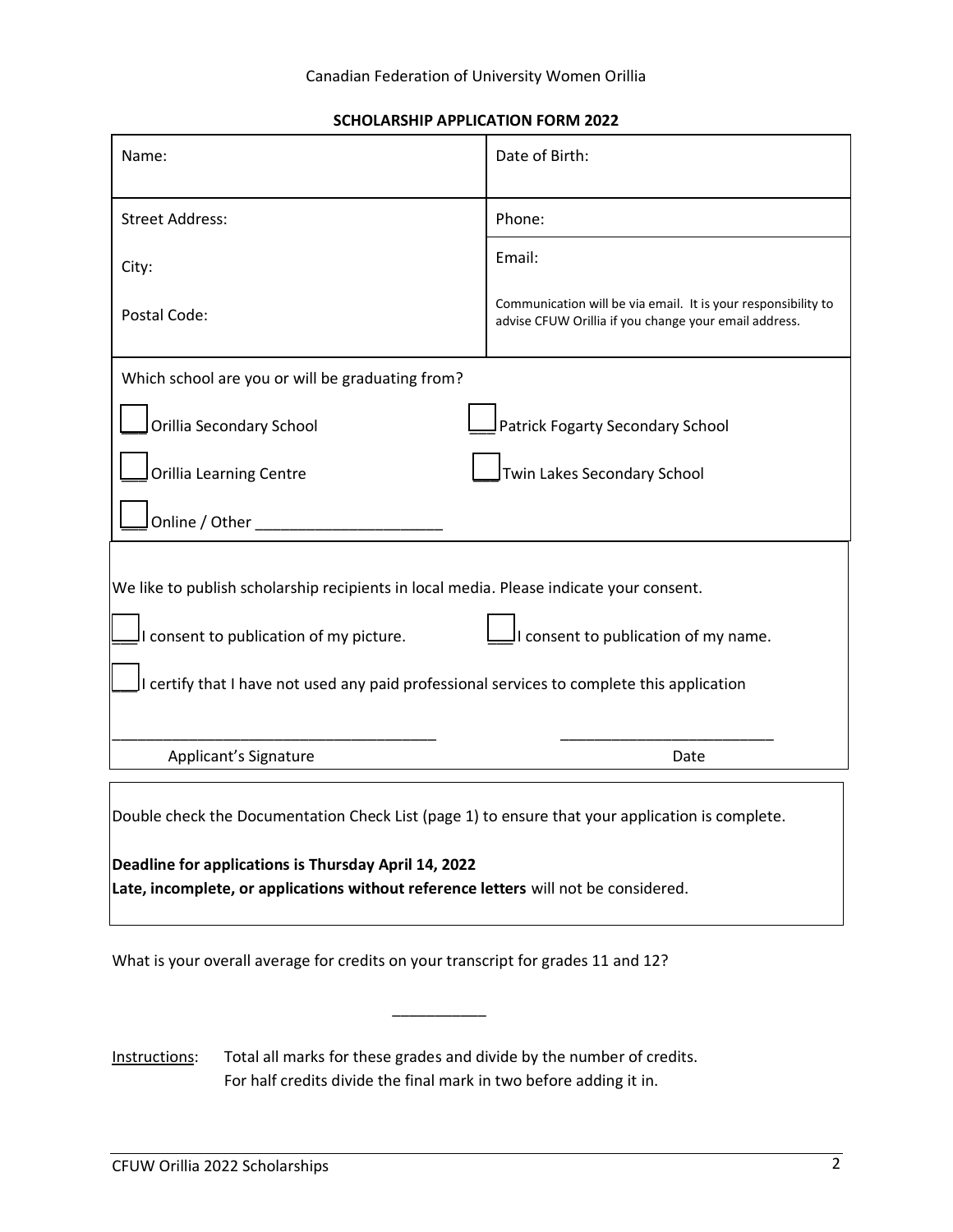## **List school involvement (i.e., student council, committees, team sports, band, choir, drama, chess or any school-based group).**

| Activity | Detail your involvement in this activity and ways that you have<br>demonstrated leadership and/or being a positive team player. | <b>Total Hours</b> |
|----------|---------------------------------------------------------------------------------------------------------------------------------|--------------------|
|          |                                                                                                                                 |                    |
|          |                                                                                                                                 |                    |
|          |                                                                                                                                 |                    |
|          |                                                                                                                                 |                    |
|          |                                                                                                                                 |                    |
|          |                                                                                                                                 |                    |
|          |                                                                                                                                 |                    |
|          |                                                                                                                                 |                    |
|          |                                                                                                                                 |                    |
|          |                                                                                                                                 |                    |
|          |                                                                                                                                 |                    |
|          |                                                                                                                                 |                    |
|          |                                                                                                                                 |                    |
|          |                                                                                                                                 |                    |
|          |                                                                                                                                 |                    |
|          |                                                                                                                                 |                    |
|          |                                                                                                                                 |                    |
|          |                                                                                                                                 |                    |
|          |                                                                                                                                 |                    |
|          |                                                                                                                                 |                    |
|          |                                                                                                                                 |                    |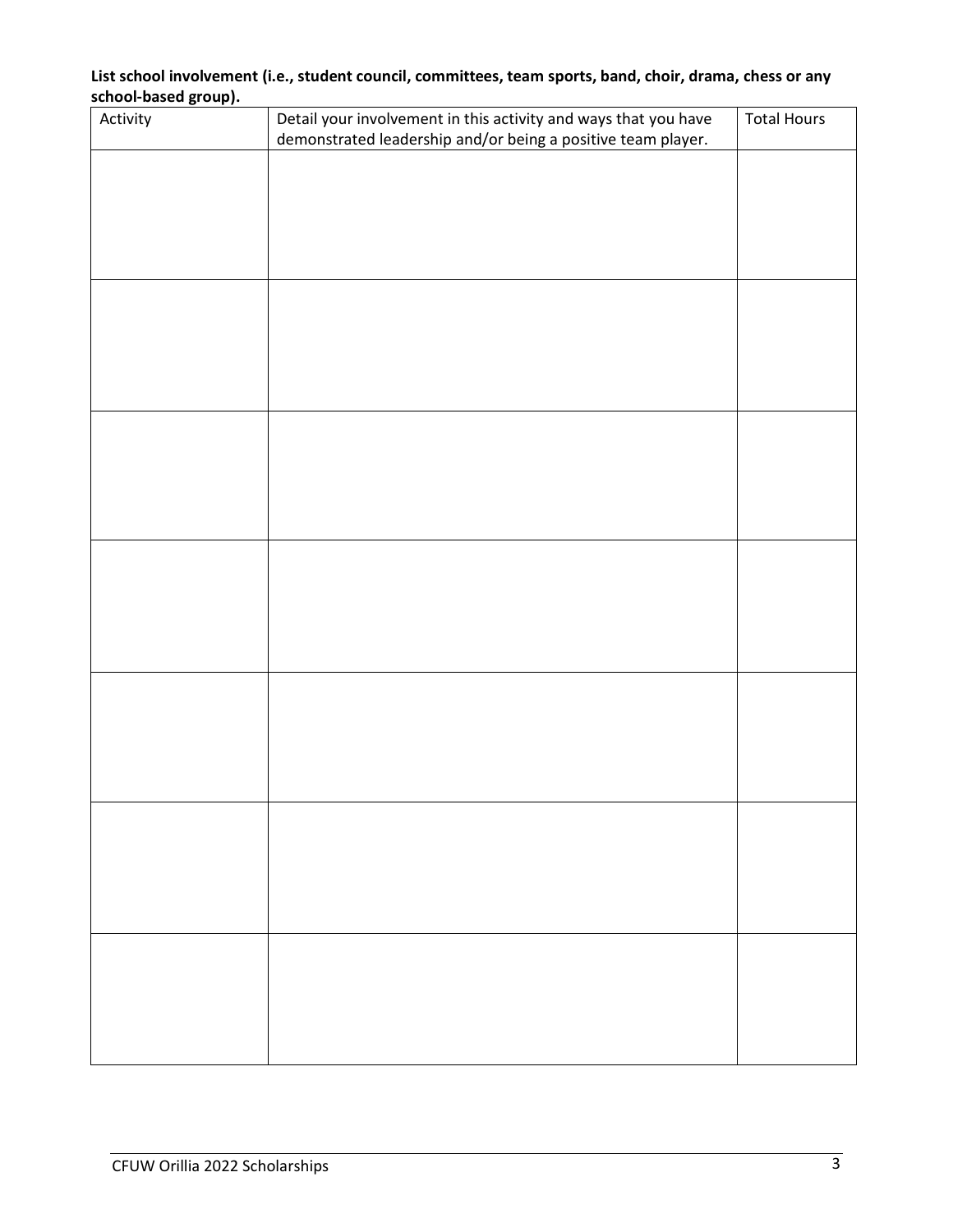## **COMMUNITY INVOLVEMENT**

Please describe your volunteer activities or responsibilities in the community. Include involvement in community groups, political groups, the arts, family activities, religious activities, and paid employment. Be sure to indicate beside each activity as to whether it is paid or volunteer. When describing a co-op placement, please also write "Co-op" in the 'Your Role' box.

| Year     | Community Group | Total | Your Role |
|----------|-----------------|-------|-----------|
|          |                 | Hours |           |
| Grade 12 |                 |       |           |
|          |                 |       |           |
|          |                 |       |           |
|          |                 |       |           |
|          |                 |       |           |
|          |                 |       |           |
|          |                 |       |           |
|          |                 |       |           |
| Grade 11 |                 |       |           |
|          |                 |       |           |
|          |                 |       |           |
|          |                 |       |           |
|          |                 |       |           |
|          |                 |       |           |
|          |                 |       |           |
|          |                 |       |           |
|          |                 |       |           |
| Grade 10 |                 |       |           |
|          |                 |       |           |
|          |                 |       |           |
|          |                 |       |           |
|          |                 |       |           |
|          |                 |       |           |
|          |                 |       |           |
|          |                 |       |           |
| Grade 9  |                 |       |           |
|          |                 |       |           |
|          |                 |       |           |
|          |                 |       |           |
|          |                 |       |           |
|          |                 |       |           |
|          |                 |       |           |
|          |                 |       |           |
|          |                 |       |           |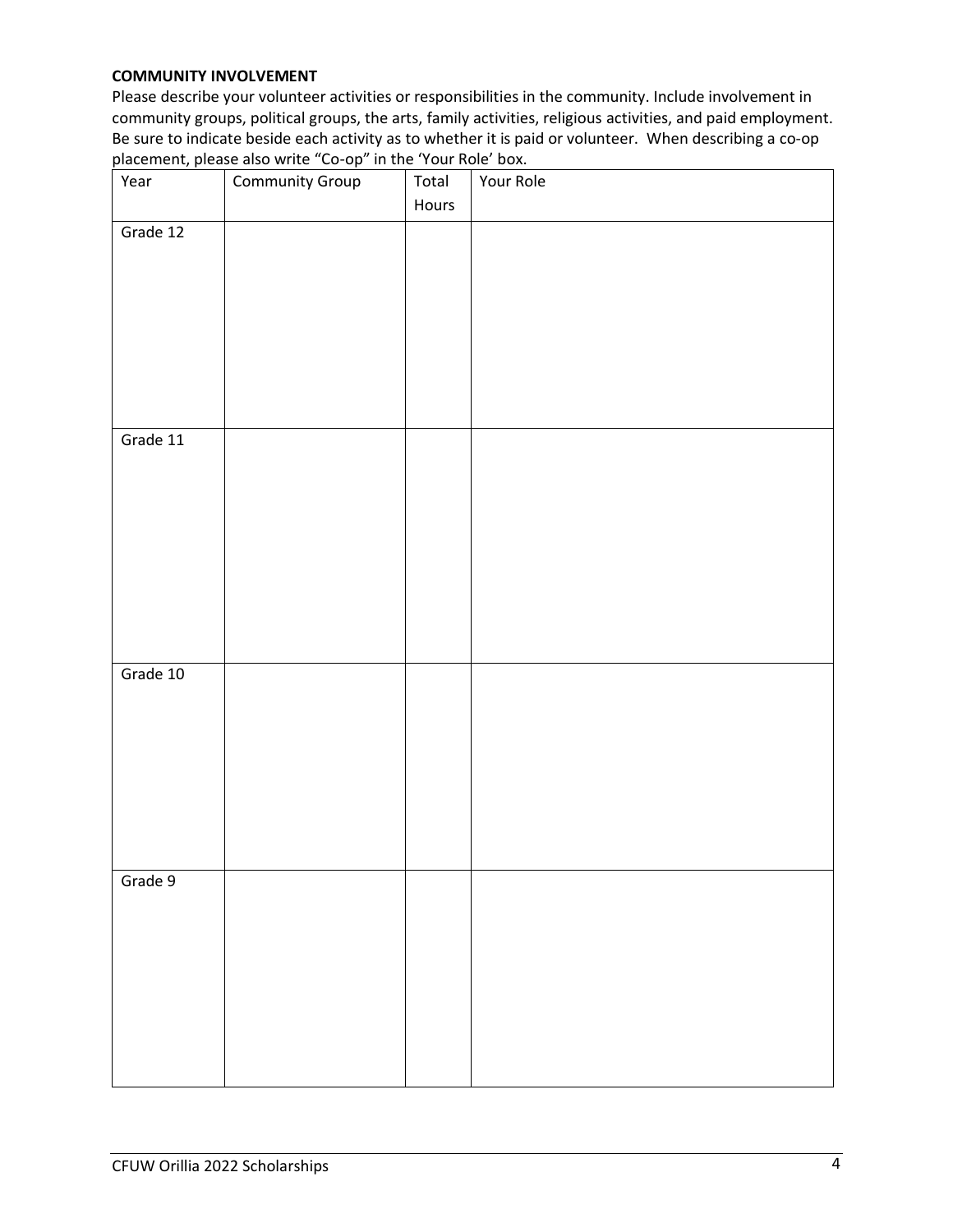## **PERSONAL INTERESTS**

List your personal interests and hobbies outside of school and explain how they demonstrate characteristics which qualify you for a CFUW Orillia scholarship. (refer to the scholarship criteria on page 1) (Example: participation in a sport may show ability to be a team player)

|                   | <b>INTEREST</b>  | Personal characteristics shown by this interest |
|-------------------|------------------|-------------------------------------------------|
|                   | 1.               |                                                 |
| List intellectual | 2.               |                                                 |
| and creative      |                  |                                                 |
| interests         |                  |                                                 |
|                   | 3.               |                                                 |
|                   | 1.               |                                                 |
| List interests    |                  |                                                 |
| related to        | $\overline{2}$ . |                                                 |
| fitness,          |                  |                                                 |
| athletics and/or  |                  |                                                 |
| sports            | 3.               |                                                 |
| List personal     | 1.               |                                                 |
| interests and     |                  |                                                 |
| hobbies which     | 2.               |                                                 |
| you have not      |                  |                                                 |
| already           | 3.               |                                                 |
| described         |                  |                                                 |
|                   |                  |                                                 |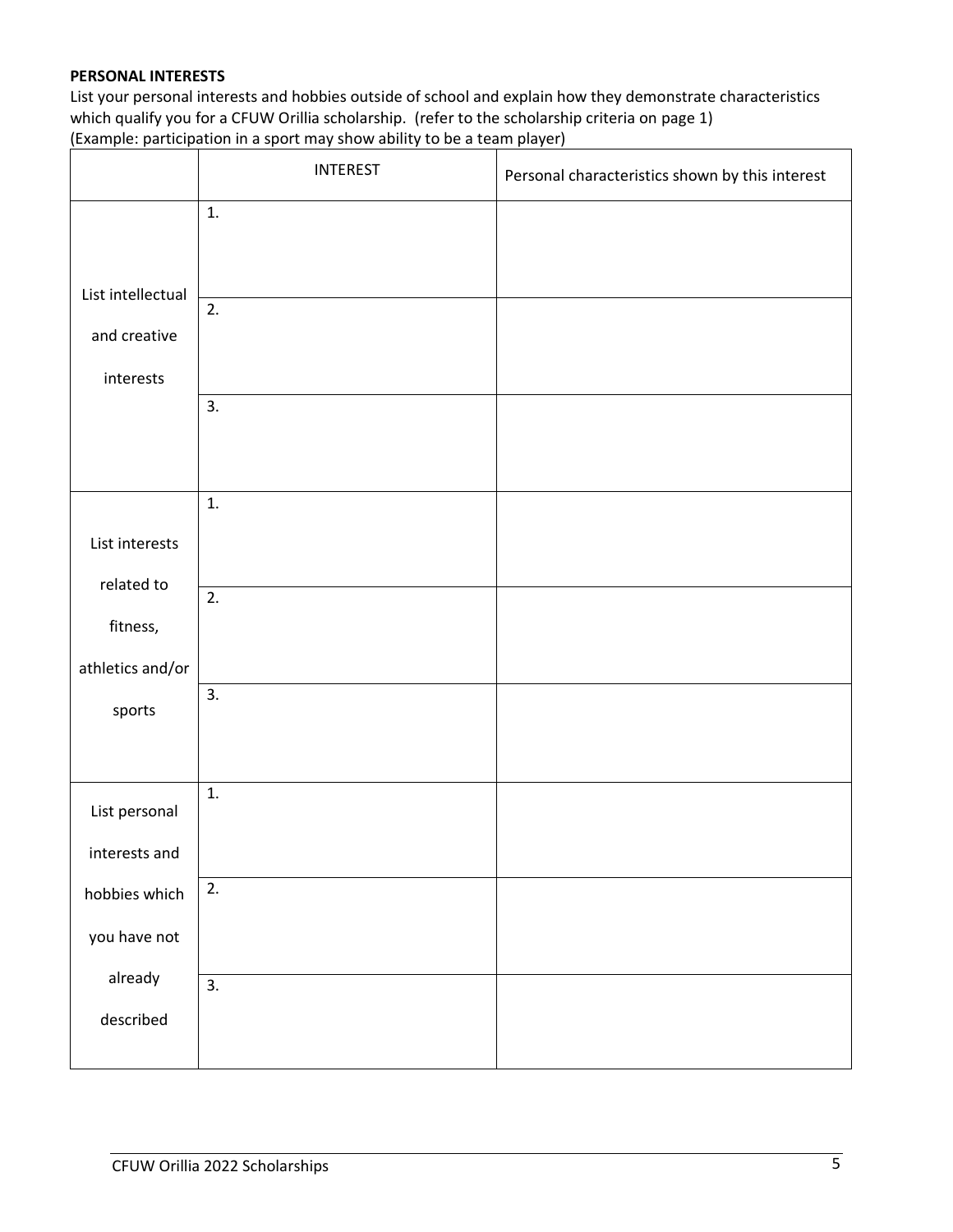## **PERSONAL BACKGROUND**

Compose a paragraph of at least 200 words explaining how you meet the required criteria for a scholarship (refer to page 1) and how receiving a CFUW scholarship would help with your postsecondary goals.

\_\_\_\_\_\_\_\_\_\_\_\_\_\_\_\_\_\_\_\_\_\_\_\_\_\_\_\_\_\_\_\_\_\_\_\_\_\_\_\_\_\_\_\_\_\_\_\_\_\_\_\_\_\_\_\_\_\_\_\_\_\_\_\_\_\_\_\_\_\_\_\_\_\_\_\_\_\_\_\_\_\_

\_\_\_\_\_\_\_\_\_\_\_\_\_\_\_\_\_\_\_\_\_\_\_\_\_\_\_\_\_\_\_\_\_\_\_\_\_\_\_\_\_\_\_\_\_\_\_\_\_\_\_\_\_\_\_\_\_\_\_\_\_\_\_\_\_\_\_\_\_\_\_\_\_\_\_\_\_\_\_\_\_\_\_

\_\_\_\_\_\_\_\_\_\_\_\_\_\_\_\_\_\_\_\_\_\_\_\_\_\_\_\_\_\_\_\_\_\_\_\_\_\_\_\_\_\_\_\_\_\_\_\_\_\_\_\_\_\_\_\_\_\_\_\_\_\_\_\_\_\_\_\_\_\_\_\_\_\_\_\_\_\_\_\_\_\_

#### **CAREER GOALS**

What are your career aspirations?

Which college or university are you hoping to attend?

Which course are you applying for?

Why are you making these choices?

## **Optional Question:**

Is there any other information you would like to share with us that would help us in evaluating your application? For example, describe a moment in your life that made you feel particularly proud of yourself.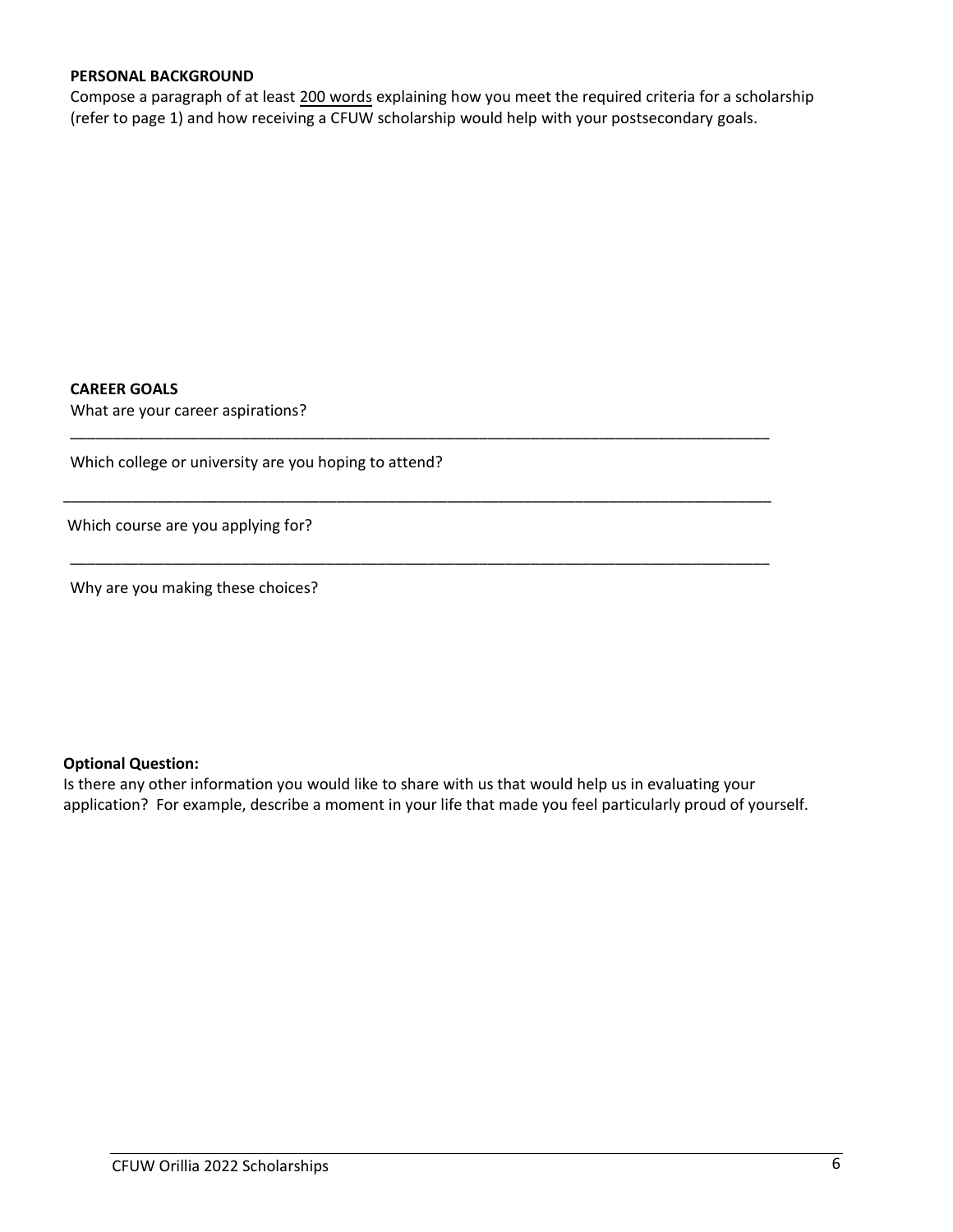# Cfuw Orillia THE POWER OF WOMEN WORKING TOGETHER

#### **CANADIAN FEDERATION OF UNIVERSITY WOMEN ORILLIA**

**Academic** Letter of Reference for Scholarship Applicant. (To be completed by an academic referee). **Be sure letters are typed.**

Scholarships are awarded to candidates who best qualify under these criteria:

- Academic ability
- Integrity
- Love of learning
- Leadership
- School and community involvement
- Financial need

Please comment on any of the above criteria which apply to your experience with the applicant.

| Reference for:                 | Recommendation By: |  |
|--------------------------------|--------------------|--|
|                                |                    |  |
| Relationship to the Applicant: |                    |  |
| Phone Number:                  | Email Address:     |  |